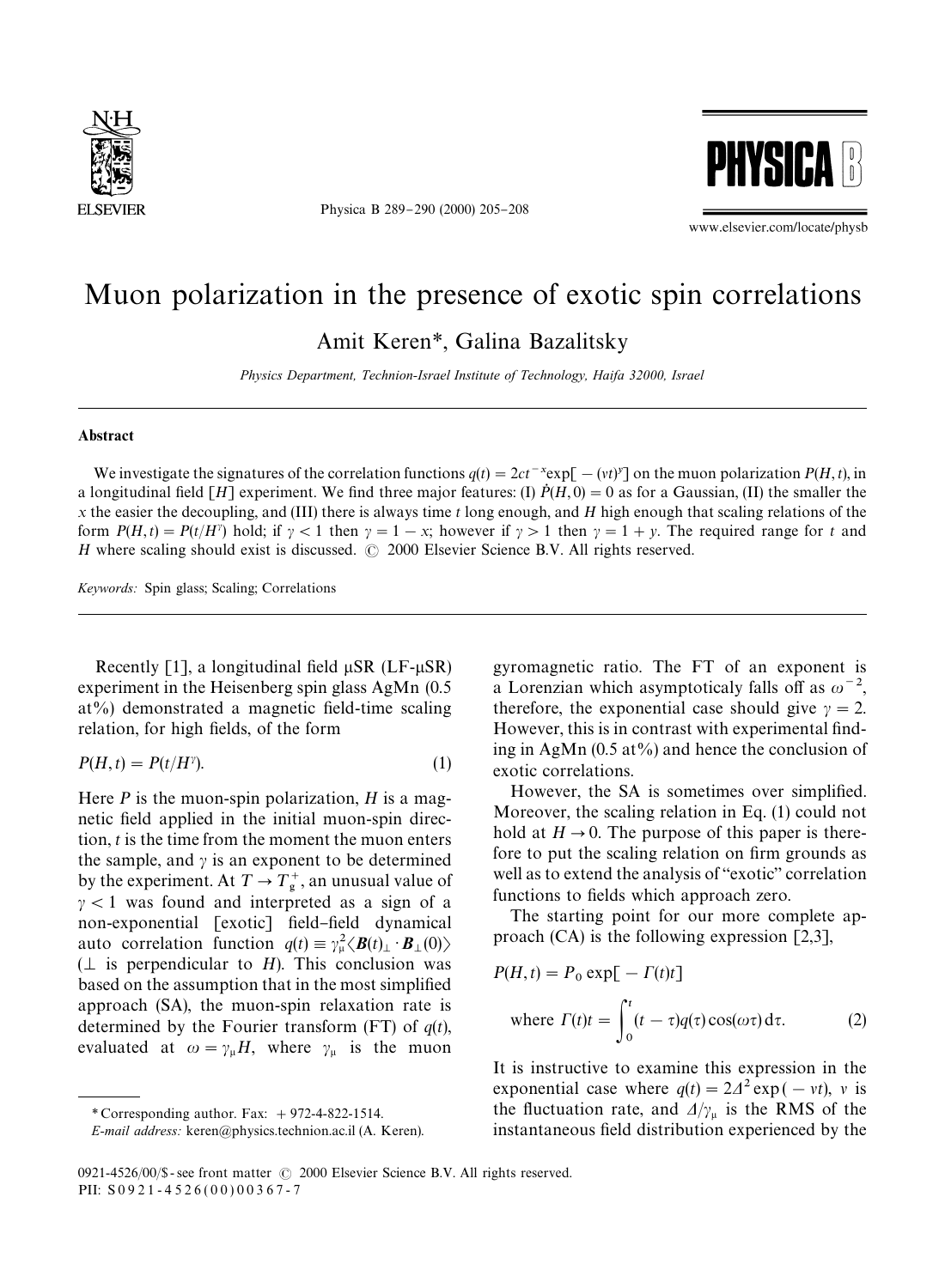muon. This leads to

$$
\Gamma(t)t = 2\Delta^2([\omega^2 + v^2]vt + [\omega^2 - v^2]
$$
  
×e<sup>-vt</sup> cos( $\omega t$ )]2 $v\omega$ e<sup>-vt</sup> sin( $\omega t$ )/( $\omega^2 + v^2$ )<sup>2</sup> (3)

an expression which was shown to agree very well with Monte Carlo simulation, as well as the dynamical Kubo-Toyabe formalism [3].

Several important conclusions could be immediately derived from Eq. (3): (1) from the experimental point of view,  $\nu$  could be estimated as inverse of the time that wiggles are observed in the data  $[t<sub>w</sub>], (2)$ at later times  $(t > t_w) \Gamma(t) \underline{t} \simeq \Gamma t = 2\Delta^2 vt / (\omega^2 + v^2)$ and the relaxation rate  $\Gamma$  (also know as  $1/T_1$ ) is indeed a Fourier transform of  $q(t)$ , (3) at late time and high field determined by  $H \ge (\gamma_{\mu} t_{\rm w})^{-1}$  one expects a magnetic field time scaling relation  $P(H,t) = P(t/H^2)$  as previously discussed. Thus the CA leads to the same conclusions as the SA at least for the exponential case.

With these results in mind we now examine  $P(H,t)$  for a cut off power law type correlation

function  $q(t) = 2\Delta^2 \left[\tau_{c}^x/(t + \tau_c)^x\right] \exp[-(vt)^y]$ . We introduced the time  $\tau_c$  so that  $q(t)$  is properly normalized at  $t = 0$ . However, for  $\mu$ SR this expression could be replaced with

$$
q(t) = 2ct^{-x} \exp[-(vt)^y],\tag{4}
$$

where  $c = A^2 \tau_s^x$  since  $\tau_s$  is expected to be on the scale of  $10^{-13}$ – $10^{-11}$  s, while the first point in time where the muon polarization is measured is at  $t \approx 10^{-7}$  s. To demonstrate the validity of this replacement let us consider the case where  $y = 0$ and zero field. In this case we can write  $\Gamma(t)t = \int_0^{10\tau_c}(t-\tau)q(\tau) d\tau + \int_{10\tau_c}^{t}(t-\tau)q(\tau) d\tau$ . The first term is smaller than  $20\frac{\lambda^2 t \tau_c}{\tau_c}$ . The second term is  $2\Delta^2 \tau_c^x t^{2-x}/(2-x)(1-x)$  [using  $q(\tau) = 2\Delta^2 \tau_c^x/t^x$ ]. The ratio between the first and second terms is smaller than  $10(2-x)(1-x)(\tau_c/t)^{1-x}$ , which for  $x > 0.5$  is less than 0.1. Thus, we can safely replace the properly normalized  $q(t)$  with Eq. (4) knowing that the contribution to  $\Gamma(t)t$  from the singularity at  $t = 0$  is negligible. We note, however, that *x* and  $\tau_c$  could be temperature dependent and therefore *c* is a function of T.



Fig. 1. Muon-spin polarization obtained numerically (lines) for different correlation functions and various longitudinal fields. In (a) the polarization obtained analytically (symbols) using Eq. (3) is shown.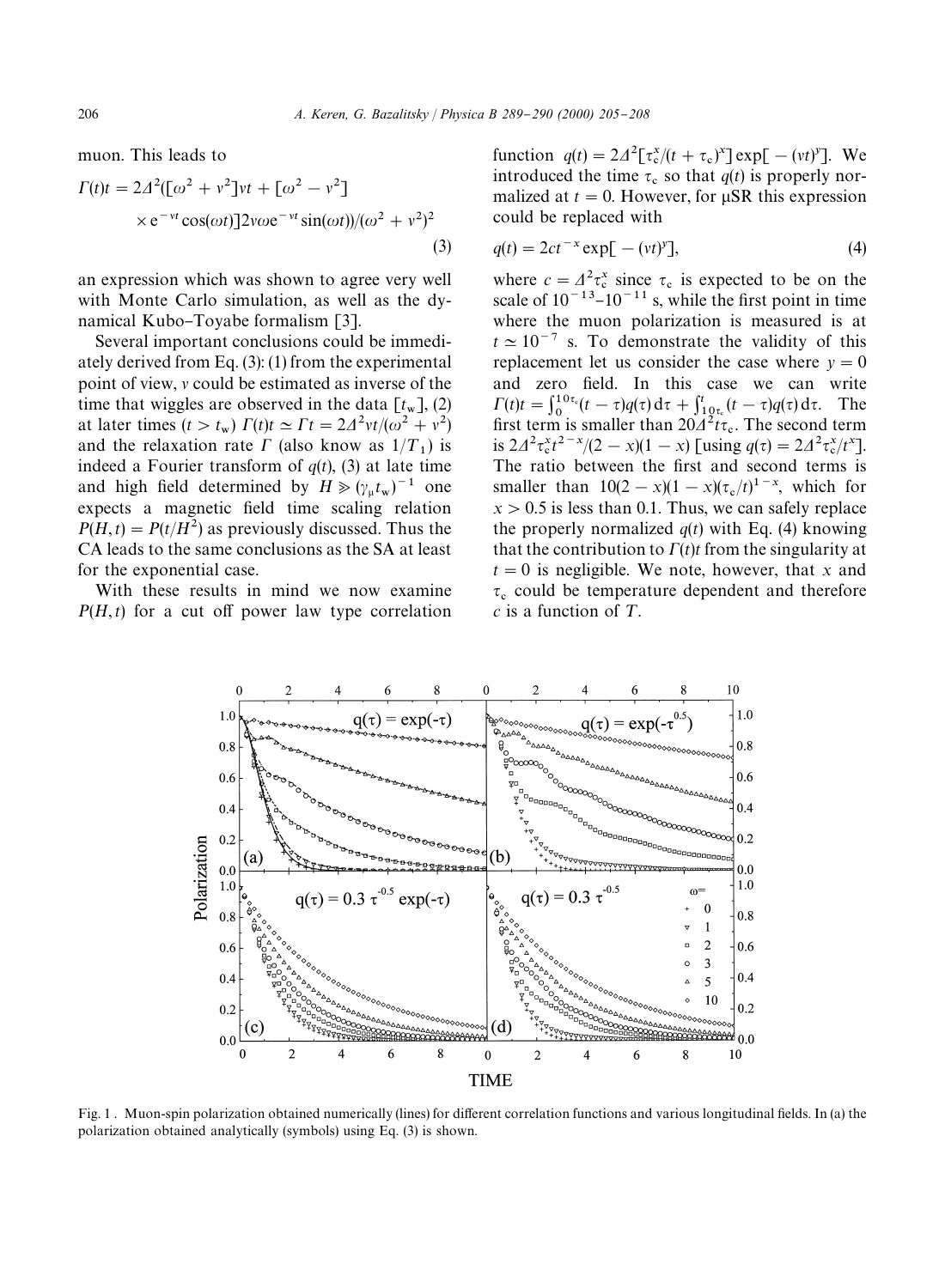

Fig. 2. The muon polarization  $P(H, t)$  as a function of  $t/\omega^{\gamma}$  where  $\omega = \gamma_{\mu}H$  and  $\gamma$  is indicated on the time scale.

Eq. (2) with Eq. (4) as an input is not integrable analytically, and so numerical methods must be applied. We use the "improper integration" method described in Ref. [4]. As a test of this approach we compare in Fig. 1a the numerical results (lines) for the case  $x = 0$  and  $y = 1$  (the pure exponential), with the analytical result given by Eq. (3) (symbols), at various fields. The agreement between the two methods demonstrates the accuracy of the computer program.

In Fig. 1b-d we show the expected muon polarization for  $q(t) = \exp(-t^{0.5})$ ,  $0.3t^{-0.5} \exp(-t)$ , and  $0.3t^{-0.5}$ , respectively, and various fields. The prefactor in the correlation function c was chosen so that all relaxation rates are nearly identical at zero field. This allows us to compare the effectiveness of the field in decoupling the muon polarization. Clearly, the decoupling is harder in cases which involve a power law. More important is the fact that wiggles are observed in the data. These wiggles are not obtainable with the SA.

The early time behavior of the numerical data indicates that in all cases  $\dot{P}(H, 0) = 0$ . This, in fact, could be understood using term by term integration of Eq. (2) with (4) which leads to  $\Gamma(t)t =$  $2ct^{2-x}/(2-x)(1-x) + O(t^{3-x})$ . Thus, the derivative of *P* is zero at  $t = 0$ , and the smaller is *x*, the closer is the wave form to a Gaussian at early times. This conclusion is a special property of the CA.

In Fig. 2 we demonstrate that the scaling relation given by Eq.  $(1)$  holds for high enough fields and late enough time for the different correlation functions given in Fig. 1. In the cases involving a power law we find  $\gamma = 1 - x$ . Therefore, as  $x \to 0$  the decoupling becomes easier. In the stretched exponents cases  $(x = 0)$  we obtain  $y = 1 + \beta$ . The relations between  $\gamma$  and the parameters of the correlation function were derived previously, using the SA [1]. Thus, our numerical results demonstrate that the scaling relations holds even when the CA is used.

Finally, we discuss the critical value above which *H* and *t* are considered large. Our numerical results show that as in the pure exponential case this value is determined by the length of time wiggles are observed in the data  $t_w$ . Late times are  $t > t_w$ , and high fields are  $H > (\gamma_{\mu} t_{\rm w})^{-1}$ . It is therefore very important to observe wiggles in the data before